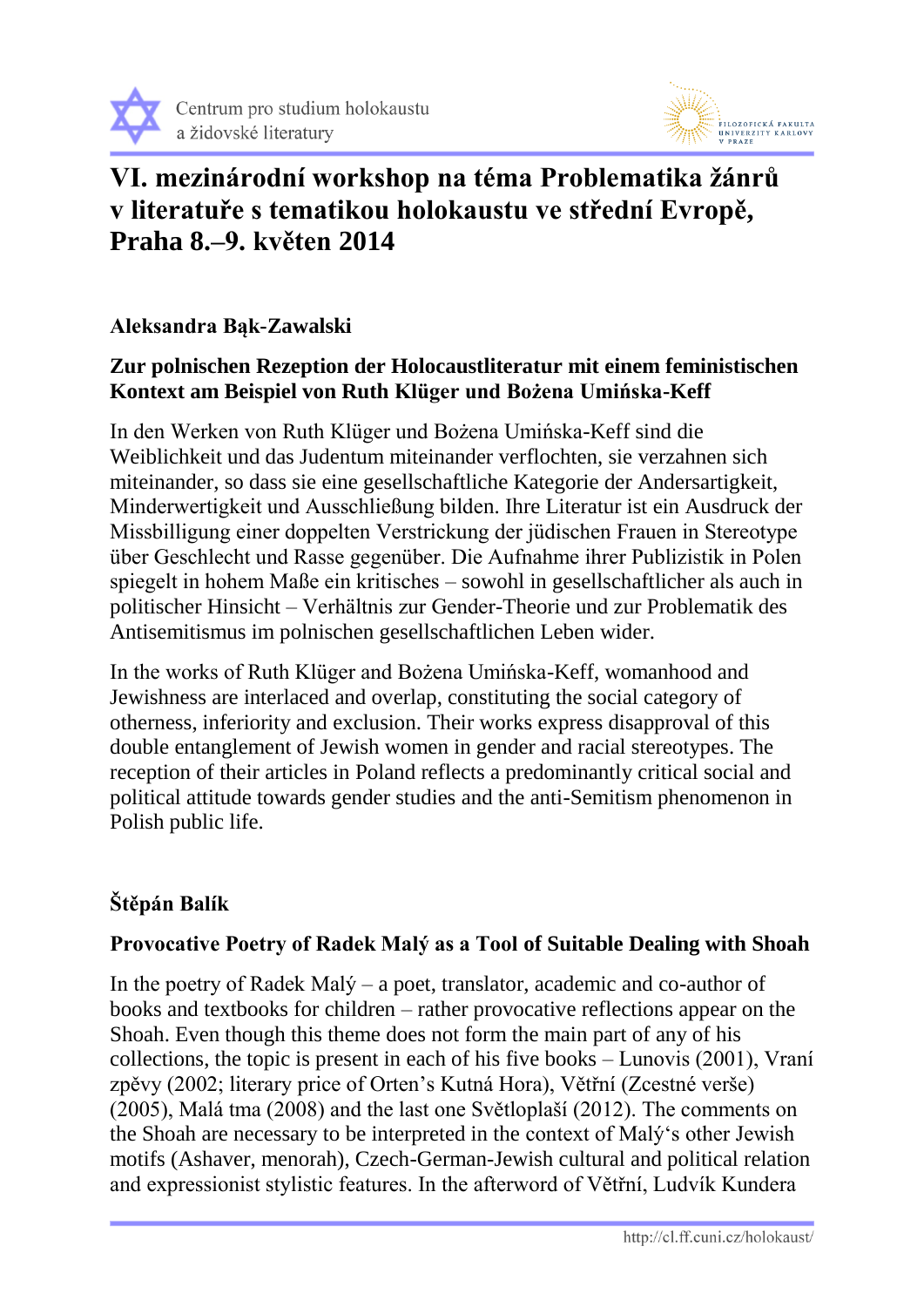



noticed – apart from Malý's inspiration of expressionist works – his tendency to formulate the narrative in questions. In addition, Malý uses drastic grotesque (e. g. rhyme Faust – Holokaust) in the form of a pun. His questions and provocations ought to be seen in the perspective of his poetic "research" into good and evil, the existence of God and Death etc. Malý's poetic contribution to the Shoah is one of the latest of this kind. Moreover, it is presented in a very inovative, taboo breaking way, which may sometimes be misapprehended. Malý's work deserves attention as well as previous rather sporadic reference to the Shoah in Czech poetry (e. g. Hrubín, Biebl, Kolář, Branislav, Weil, Seifert).

## **Małgorzata Balcerzak**

### **Authenticity as a Trap: The Search for a New Canon of Holocaust Literature.**

### **The Case of Andrzej Bart**

The Andrzej Bart's novel The Fly-trap Factory (Fabryka muchołapek) was published in 2008. The protagonist of this book is Chaim Mordechaj Rumkowski, the leader of the Lodz ghetto and the chairman of the Judenrat. His biography stirs controversy, many historians claim that he helped in the exterminate especially the youngest residents of the ghetto. One of the legends about 'King Chaim' says that he was thrown into the crematorium by the coprisoners in Auschwitz. Polish writer and filmmaker presents the Rumkowski's story in a different setting – he shows him as a silent defendant in a lawsuit brought by the victims (in fact, the trial never took place). On the list of witnesses are Janusz Korczak and Hannah Arendt, but the verdict is foregone conclusion. Andrzej Bart's novel (as Jáchym Topol's books) provokes the question of reception, and the role of postmodern narrative in the context of Holocaust literature. In my presentation I will focus on three major issues: transition from authentic literature in the direction of counterfactual narrative, de-tabooisation and redefinition of literary canon after 1989 and 'the natural history of evil' .

#### **Agata Firlej**

**What Was Exactly Kateřina's Gesture?** 

**Around the Arnošt Lustig's Modlitba pro Kateřinu Horovitzovou as a Novel and a Drama**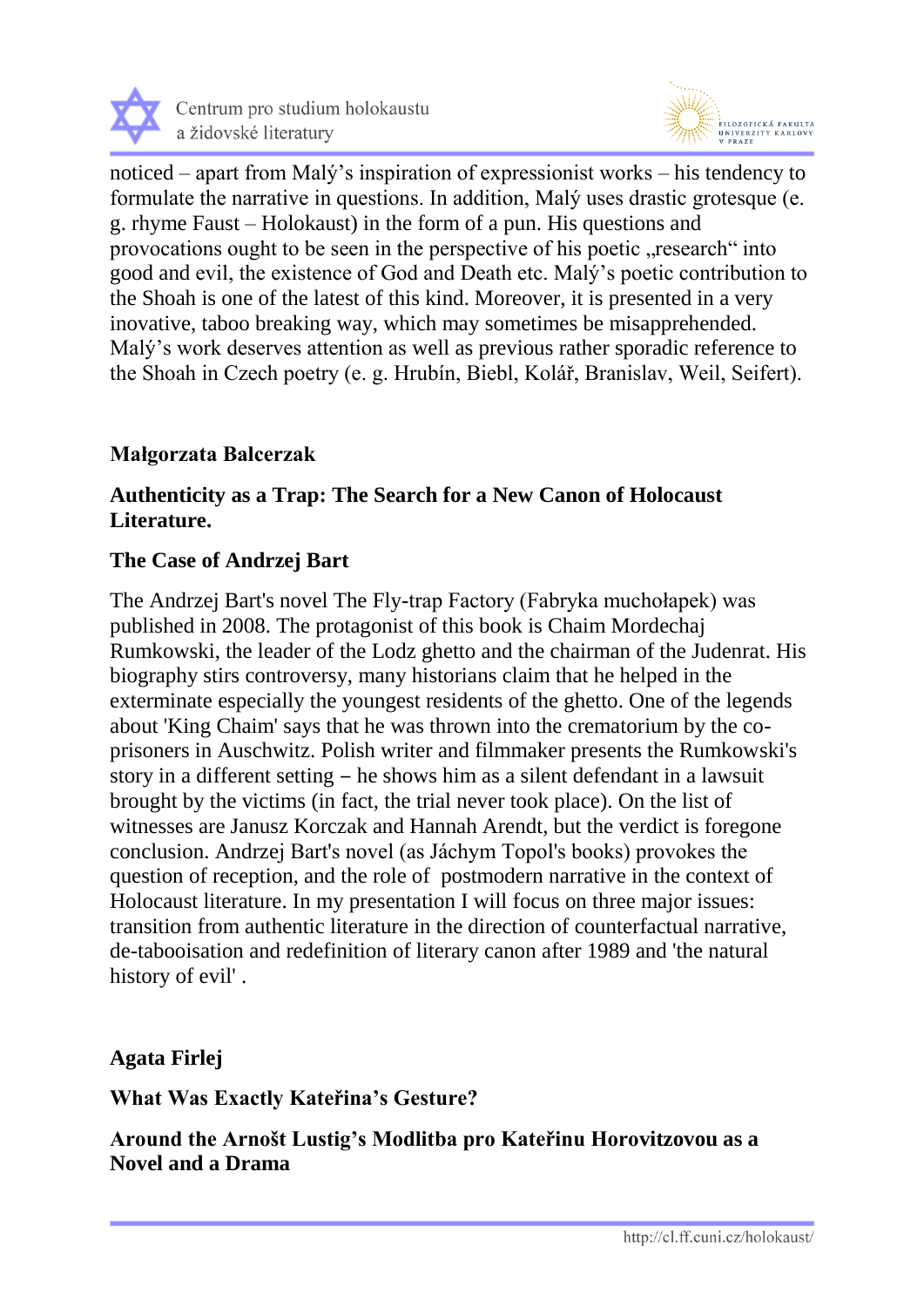



This essay is devoted to Lustig's novel Modlitba pro Kateřinu Horovitzovou in genological reflection. Reference to theatrology (which is much less frequent in the theoretical texts although the concept of representation is derived from that area and has much in common with hypotyposis) is crucial. Theatricality was a characteristic of the concentration camp organisation and Lustig uses this feature, creating the inner, dramatic world of his novel. Also metonymy – seen as a figure a not a trope and strictly connected to the theatricality – opens a possibility of not only theoretical search but also artistic thinkering of Shoah. Theatricality of the undertaking described by Lustig is evoked in the very first scene (yes, scene) when the main characters – Kateřina and her protector Herman Cohen change clothes to the bespoke ones made by a camp tailor. Later a delicate psychological play keeps its participants checkmated, unable to reject mystification despite a growing doubt. Almost all avoid confrontation with unavoidable – and foreknown – truth, dutifully playing imposed roles. A Kateřina's pistol shot was a moment in which an element of chaos, multitude, unbridledness burst into a monolithic world of overmen. Kateřina Horovitz' metonymic gesture showed theatricality, falseness of Nazi's Weltanschauung; idol fell down. The last scene in which a rabbi says a strange kadish over the Kateřina's body – a kadish in which the name of God is no longer important – can be interpreted as one more metonymic gesture.

Theatricality of a camp and theatricality of a train trip are characteristic of structure or syntagmatic feature of the world described by Arnošt Lustig.

## **Anja Golebiowski**

#### **Holocaustliteratur oder Holocaustliteraturen. Überlegungen zur Gattung**

Die Gattung gehört zu den zentralen Kategorien des literarischen Diskurses, bei der es sich nicht allein um eine profane Beschreibung und Kategorisierung von Textsorten handelt. Schließlich nehmen Gattungen ihren Ausgangspunkt - wie Tzvetan Todorov es formuliert - in menschlichen Diskursen, weshalb sie semiotisch stark aufgeladene Phänomene sind, die einen Spiegel zeitgenössischer Debatten und Entwicklungen darstellen.

Obwohl der Terminus Holocaustliteratur bereits kurz nach Ende des Zweiten Weltkriegs auftaucht, gibt es keine eindeutige Verständigung darüber, was unter diesem Begriff zu verstehen ist. Die Klärung dieser Fragestellung ist eine höchst sensible Aufgabe, da sie nicht auf ein rein literaturwissenschaftliches Problem reduziert werden kann. Der Holocaust darf nicht auf den Wert eines beliebigen Sujets degradiert werden. Dennoch muss die Frage nach der Gattungsbeschaffenheit und -gense gestellt werden, da sie wichtigen Aufschluss über den gesellschaftlichen Umgang mit dem Holocaust gibt.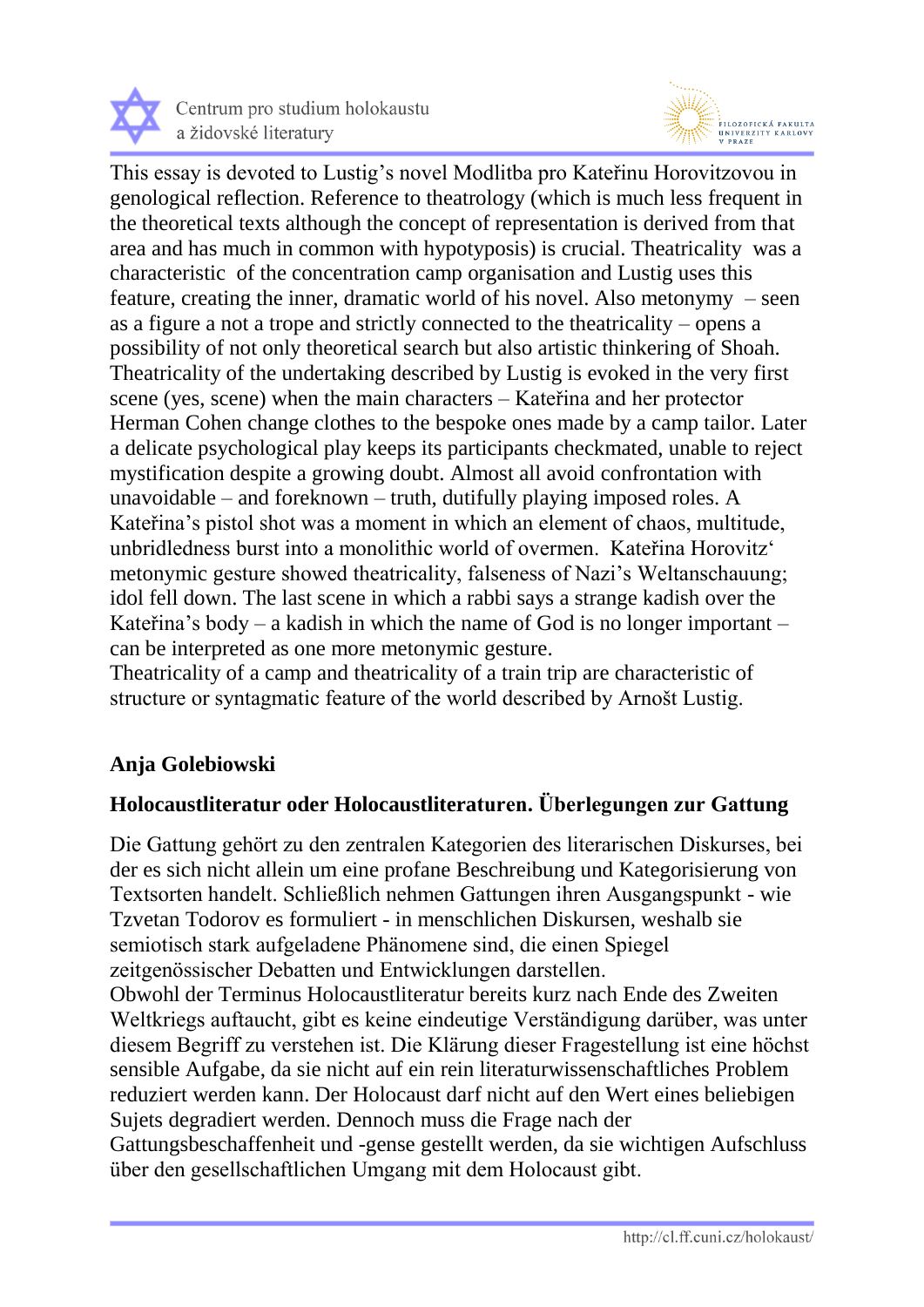



Um sich der Gattung anzunähern, reflektiert der geplante Beitrag den Gattungsbegriff Holocaustliteratur unter den verschiedenen Gesichtspunkten. Bezug nehmend auf Alvin Rosenfelds Aussage, dass Holocaustliteratur international sei, soll insbesondere der nationale und transnationale Charakter diskutiert werden.

The genre is a central category of literary discourse, that can't only be regarded as a description and categorisation of texts. Finally, genres have their origin – as Tzvetan Todorov puts it - in human discourse. Therefore, they are semiotic phenomena, which are a mirror of contemporary debates and developments. Although, the term holocaust literature already shows up shortly after the end of World War II, there is no clear consensus on its meaning. The clarification of this issue is a highly sensitive task, particularly as it can't be reduced to a problem of lit-erary theory. The Holocaust may not be relegated to the value of an arbitrary subject. Nevertheless, this question must be asked since it provides important information about the way society deals with the Holocaust. In order to approach the genre, the paper reflects the different aspects of the genre Holocaust literature. Referring to Alvin Rosenfeld's statement that Holocaust literature is international, especially the national and transnational character of the genre are discussed.

## **Elisa-Maria Hiemer**

## **Dealing with the Holocaust in Autobiographic Texts of the Post-Holocaust Generation. Examples from Latest German and Polish Literature**

The scientific discussion in literary science about the European Jewry mainly focuses on aspects like perishing and remembrance. The young generation of Jewish writers can oppose their works to this past centered point of view though. Authors like Agata Tuszyńska, Piotr Paziński, Maxim Biller and Lena Gorelik try to find their own answers to the question what it means to be a Jew in nowadays Europe. In my paper, I would like to sketch different ways of dealing with the Holocaust memory and the problems linked to it: While Tuszyńskas and Pazińskis works can be understood as a careful approach to Jewish identity by inquiring their roots, Gorelik and Biller provoke laughter and irritation by sarcastic comments and joking about stereotypes and prejudices. Regardless of the way the works deal with Jewishness, the narrators quickly come into conflict between the past (represented by the family's memories about the Holocaust) and the present (the own new interpretation of Jewishness). Thus this paper aims at rethinking the current conditions of Jewish life beyond the Holocaust, too.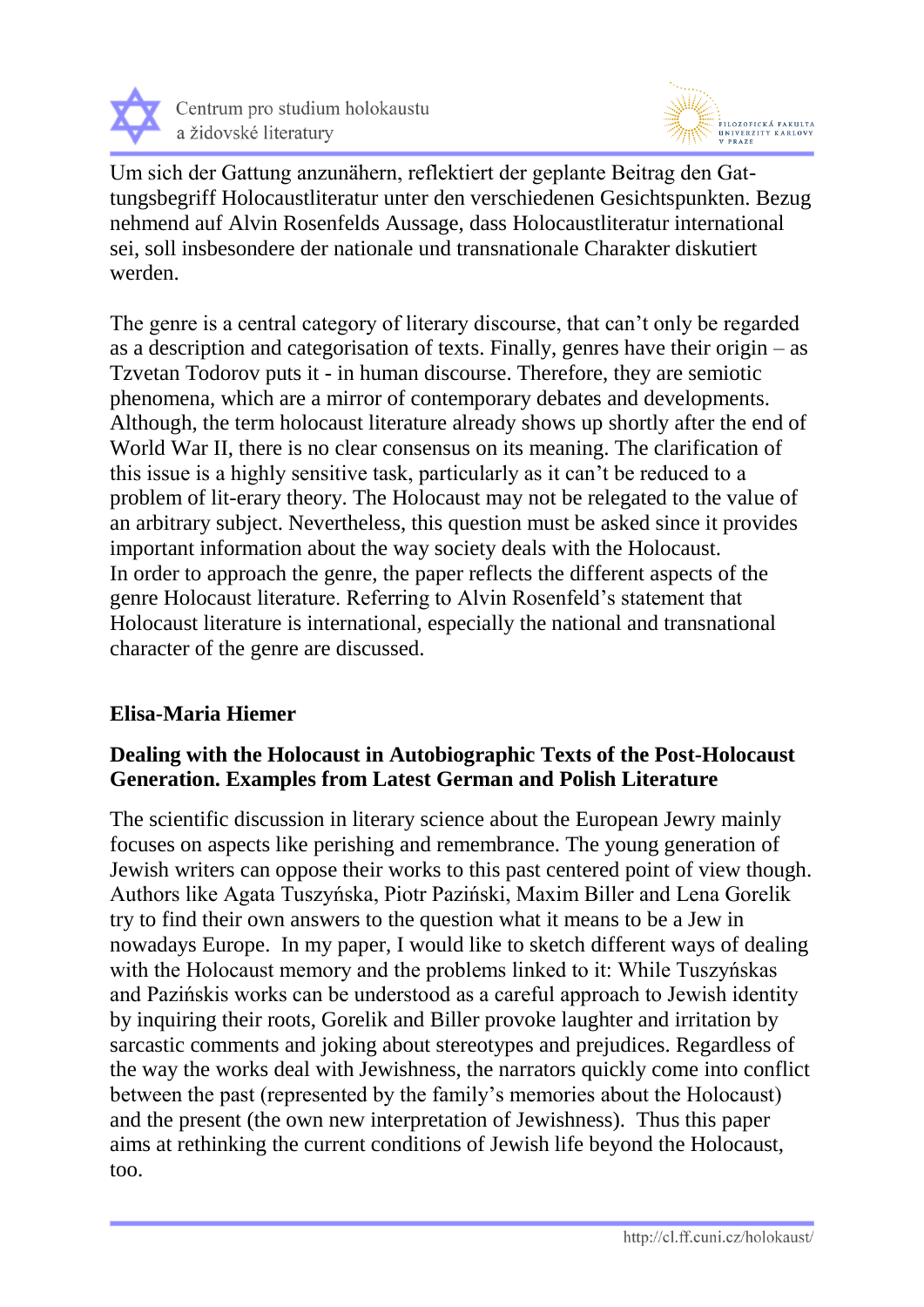



Die literaturwissenschaftliche Diskussion über das europäische Judentum konzentriert sich vorwiegend auf Aspekte des unwiederbringlich Zerstörten und der Erinnerung. Dabei können die Werke der jüngeren jüdischen Autorengeneration dieser auf die Vergangenheit fokussierten Sicht einiges entgegensetzen. Autoren wie Agata Tuszyńska, Piotr Paziński, Maxim Biller und Lena Gorelik versuchen in autobiographischen Texten eine eigene Antwort auf die Frage zu finden, was es bedeutet im heutigen Europa Jude zu sein. In meinem Vortrag möchte ich unterschiedliche Wege skizzieren, wie mit der Erinnerung an den Holocaust und den damit verbundenen Problemen umgegangen wird: Während Tuszyńska und Paziński in ihren Werken durch eine Spurensuche eher eine behutsame Annäherung an die eigene jüdische Identität wagen, provozieren Gorelik und Biller mit sarkastischen Kommentaren, Witzen über Stereotype und Vorurteile. Ungeachtet der Herangehensweise kommen die Erzähler jedoch in einen Konflikt zwischen Vergangenheit (repräsentiert durch die Familienerinnerungen an den Holocaust) und Gegenwart (d.h. der eigenen Interpretation des Jüdischseins). Der Vortrag versucht daher auch die gegenwärtigen Bedingungen jüdischen Lebens über den Holocaustdiskurs hinweg zu überdenken.

#### **Jiří Holý**

## **Five Versions of** *The Shop on Main Street*

Ladislav Grosman's novel Obchod na korze (The Shop on Main Street) was made famous by the film directed by Ján Kadár and Elmar Klos, eventually winning the American Academy Award for the best foreign film in 1965 (in the U.S. it was released as A Shop on the High Street). The screenplay and film were based on Grosman's short story "Past" (1962, The Trap) which was written in Slovak and published in Czech translation in the Prague journal "Plamen". The novel The Shop on Main Street was then created immediately after the screenplay (which Grosman cooperated on) and simultaneously with the film. The novel was published for the first time as a serial story in the Prague magazine "Mladý svět" from August to December 1964. It was edited in the publishing house "Mladá fronta" in 1965. The film premiered in October 1965. Therefore, there are five different versions of this work: 1) the short story translated from Slovak into Czech (only 20 standard pages), 2) the serial story written in Czech (about 60 pages), 3) the screenplay in Czech (edited 1998; about 70 pages), 4) the novel in Czech (about 100 pages), and 5) the film spoken in Slovak and partly in mixture of Slovak-Polish-Yiddish (128 minutes).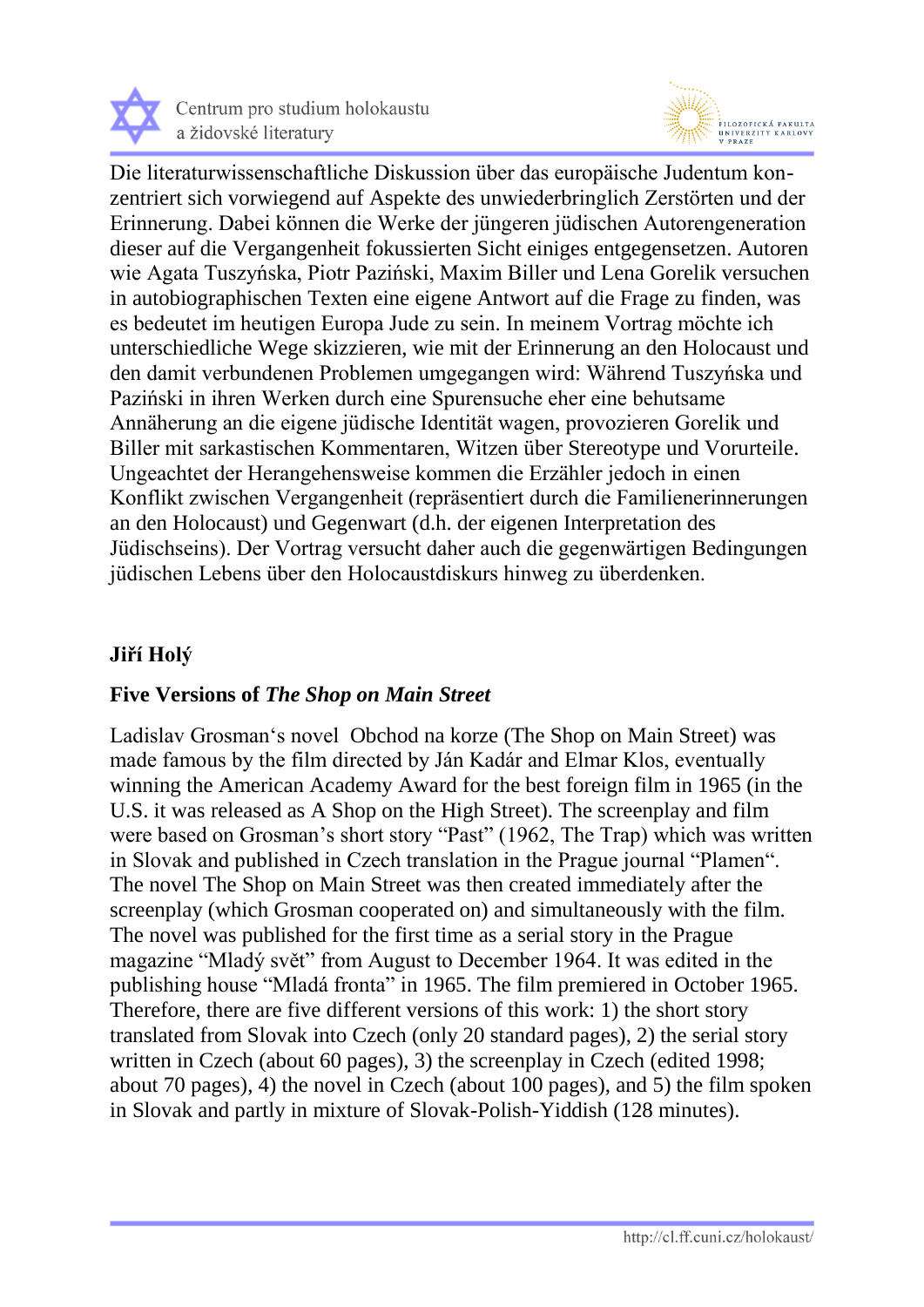



## **Hana Hříbková**

## **Theatre and Film Adaptations of Jiří Weil´s Literary Work**

The literary works of Czech novelist, journalist, translator, literary critic and scientist, Jiří Weil (1900–1959), attracted directors as well as musicians from all over the word to their adaptations. Back to 50´s is dated first interest of actor and co-founder of theatre  $V + W$  Jan Werich in Jiří Weil's literary work as well as interest of famous director duo Ján Kadár and Elman Klos. None of intended projects was implemented in 50´s and a realization of an adaptation of Weil´s literary work was condemned to wait till Velvet revolution.

First part of this workshop paper will be focused on brief summary of the famous theatre, music and film adaptation of Jiří Weil´s work. Second part will be focused on well-known Czech theatre dramatization of Jiří Weil´s Žalozpěv. Paper will be supplemented by short preview from music adaptation of Jiří Weil´s novel Makanna, otec divů – a ballet Makanna, from film adaptation of novel Na střeše je Mendelssohn and from theatre adaptation of Jiří Weil´s Žalozpěv. The whole adaptation will be presented after workshop in case of interest.

## **Reinhard Ibler**

## **Is Ladislav Fuks' Novella Spalovač mrtvol (The Cremator) a Work of Holocaust Literature?**

Ladislav Fuks' novella Spalovač mrtvol (1967; The Cremator) was for a long time related to the genre of horror literature, and only since a few years its connections to the Holocaust problem have been discussed more deeply. Although these connec-tions are not as obvious as in other works by Fuks, for example his novel Pan Theodor Mundstock (1963; Mr. Theodore Mundstock) or his collection of stories Mí černovlasí bratři (1964; My Black-haired Brothers), the actual meaning of the work becomes, in my opinion, comprehensible only if we read it in the light of Holocaust literature. Fuks is in his novella, first of all, aiming at the exposure of the general pathology of bourgeois life (by means of the grotesque) which was one of the crucial factors that the Holocaust could, after all, be carried out in such an extensive and systematic way. On the syntagmatic level the work towards its end heads more and more distinctly to the historic occurrence of the Holocaust, whereas on the paradigmatic level we are from the very beginning of the text faced with a broad network of allusions and associations which point to the Jewish and the Holocaust topic.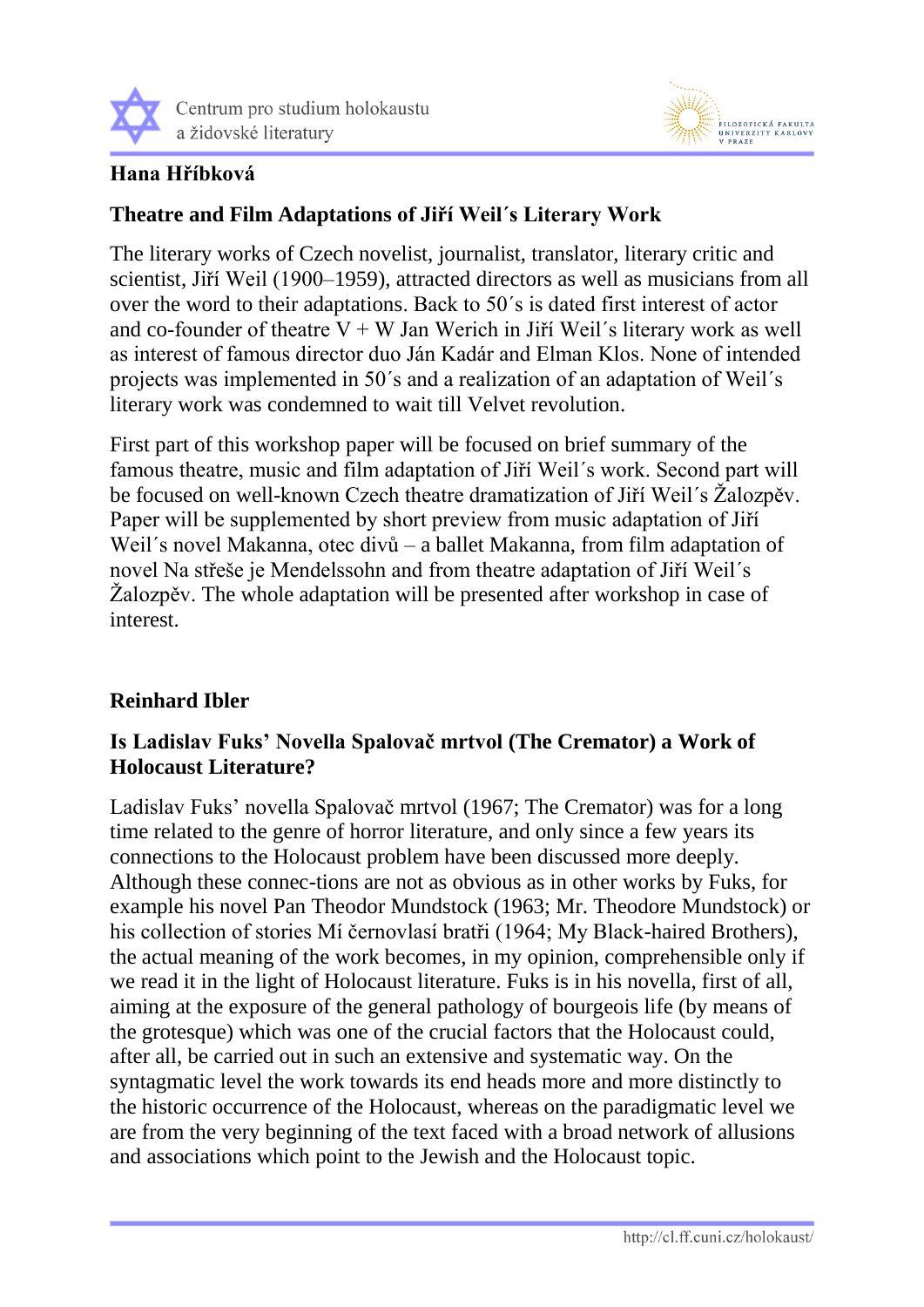



Ladislav Fuks' Novelle Spalovač mrtvol (1967; Der Leichenverbrenner) wurde lange Zeit vorwiegend mit dem Genre der Horrorliteratur in Verbindung gebracht und erst seit einigen Jahren in ihren Beziehungen zur Holocaustproblematik diskutiert. Auch wenn diese Beziehungen hier nicht so offensichtlich sind wie in anderen Werken von Fuks, z.B. seinem Roman Pan Theodor Mundstock (1963; Herr Theodor Mundstock) oder seiner Erzählsammlung Mí černovlasí bratři (1964; Meine schwarzhaarigen Brüder), so bin ich überzeugt, dass sich der eigentlich Sinn des Werks nur dann erschließt, wenn wir es im Lichte der Holocaustliteratur lesen. Fuks geht es in seiner Novelle in erster Linie um die Aufdeckung der allgemeinen Pathologie des bürgerlichen Lebens (und dies mit Mitteln der Groteske), die eine der entscheidenden Voraussetzungen dafür war, dass der Holocaust in so umfassender und systematischer Weise realisiert werden konnte. Das Werk strebt auf der syntagmatischen Ebene zum Schluss hin immer deutlicher auf das historische Geschehen des Holocaust zu, während es auf der paradigmatischen Ebene von Beginn an ein breites Netz an Allusionen und Assoziationen aufweist, die auf das Thema der Juden und des Holocaust hinweisen.

#### **Charlotte Kitzinger**

## **Entlastungssehnsucht und Hoffnungsbotschaft vs. Dokumentarisierung und Anklage. Zur Rezeption früher Holocaust- und Lagerliteratur von 1945 bis 1949**

Bis heute dominiert in Wissenschaft und Öffentlichkeit die Annahme, dass in Deutschland unmittelbar nach Kriegsende 1945 eine Verdrängung der Ereignisse des Holocaust stattgefunden habe. Über diese sei kollektiv geschwiegen worden und auch die Opfer hätten sich nicht zu Wort gemeldet, so die Vermutung. Dieses Postulat kann so nicht länger aufrechterhalten werden. Die aktuellen Forschungen des "GeoBib-Projekts" an der Universität Gießen zeigen, dass das Schreiben der Opfer über die Ereignisse des Holocaust unmittelbar mit der nationalsozialistischen Verfolgungs- und Ausgrenzungspolitik und der Machtübernahme der Nationalsozialisten 1933 begann und zwischen Kriegsende 1945 und der Gründung beider deutscher Staaten 1949 seinen ersten Höhepunkt fand.

Aus der Menge und Vielfalt dieser Texte schafften es jedoch nur einige wenige, breiter wahrgenommen und rezipiert zu werden. Bisherige Auswertungen zeigen, dass vor allem Werke, die eine "Ablehnung der Kollektivschuld" der Deutschen boten und damit die Entlastungssehnsucht der deutschen Leser bedienten, sich in der öffentlichen Wahrnehmung eher durchsetzen konnten und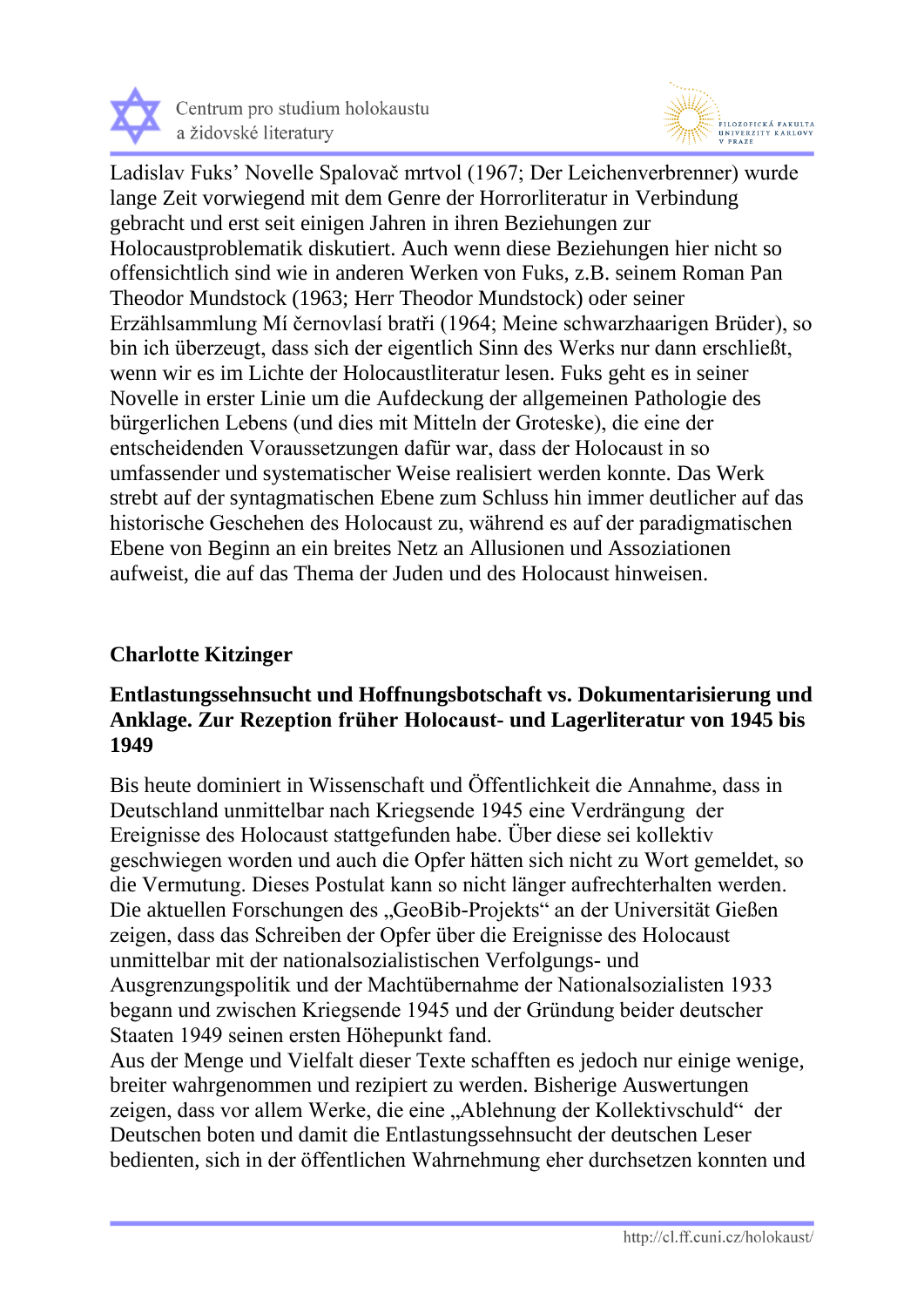



positive Kritiken erfuhren. Gleiches galt für Texte, die das Überleben der Autoren oder Hauptpersonen in den Vordergrund rücken und dem Leser Vergebung und Versöhnung in Aussicht stellten. Auch Werke, die (vermeintlich) analytisch und distanziert die Geschehnisse darstellen, fanden häufiger Beachtung. Zu diesen Textgruppen zählen etwa Else Behrend-Rosenfelds 1949 veröffentlichtes Tagebuch "Ich stand nicht allein", Isa Vermehrens Bericht "Reise durch den letzten Akt" von 1947, aber auch Viktor Frankls "Ein Psycholog erlebt das KZ" von 1946, Nico Rosts "Goethe in Dachau" von 1949 sowie Eugen Kogons "Der SS-Staat" von 1946. Diese Texte wurden nicht nur bereits bei ihrem ersten Erscheinen breiter rezipiert und wahrgenommen, sie zeichnen sich zudem zumeist durch kontinuierliche Neuauflagen bis (fast) in die Gegenwart hinein aus.

Texte, die das Grauen der Konzentrationslager in aller Deutlichkeit schildern und dokumentieren, die Anklage gegen das deutsche Volk als Tätervolk erheben, wurden dagegen kaum rezipiert oder öffentlich wahrgenommen. So wurde etwa die im Wiener Stern Verlag 1945 und 1946 herausgegebene Broschürenreihe über die deutschen Konzentrationslager zwar in hohen Auflagen verlegt, fand aber nur wenig öffentliche Resonanz und Beachtung. Heute sind die Hefte weitestgehend vergessen.

To this day the assumption dominates in research and public opinion that in Germany a suppression of the critical examination of the events of the holocaust has taken place immediately after the end of World War II in 1945. The presumption is that there has been a collective silence about those events that also includes the victims voices themselves. This postulate, however, can no longer be maintained. Current research within the "GeoBib-project" at the University of Gießen not only show that the victims started to write about their experiences immediately when the prosecution and exclusion policy of the National Socialists began in 1933. They also show that these writings reached their first climax between the end of the war in 1945 and the foundation of the two German states in 1949.

From the quantity and diversity of these texts only a few were recognized and perceived wider. Present evaluations show that especially those texts that offer a denial of collective guilt and thus serve the desire for exoneration to its German readers gained public awareness. The same applies to texts that focus on the survival of the authors or main characters within the texts and offer the prospect of forgiveness and reconciliation. Also texts that (supposedly) describe the events in an analytic and distant manner were noticed more often. To these categories belong texts like Else Behrend-Rosenfeld's "Ich stand nicht allein" ("I was not alone") from 1949, Isa Vermehren's "Reise durch den letzten Akt"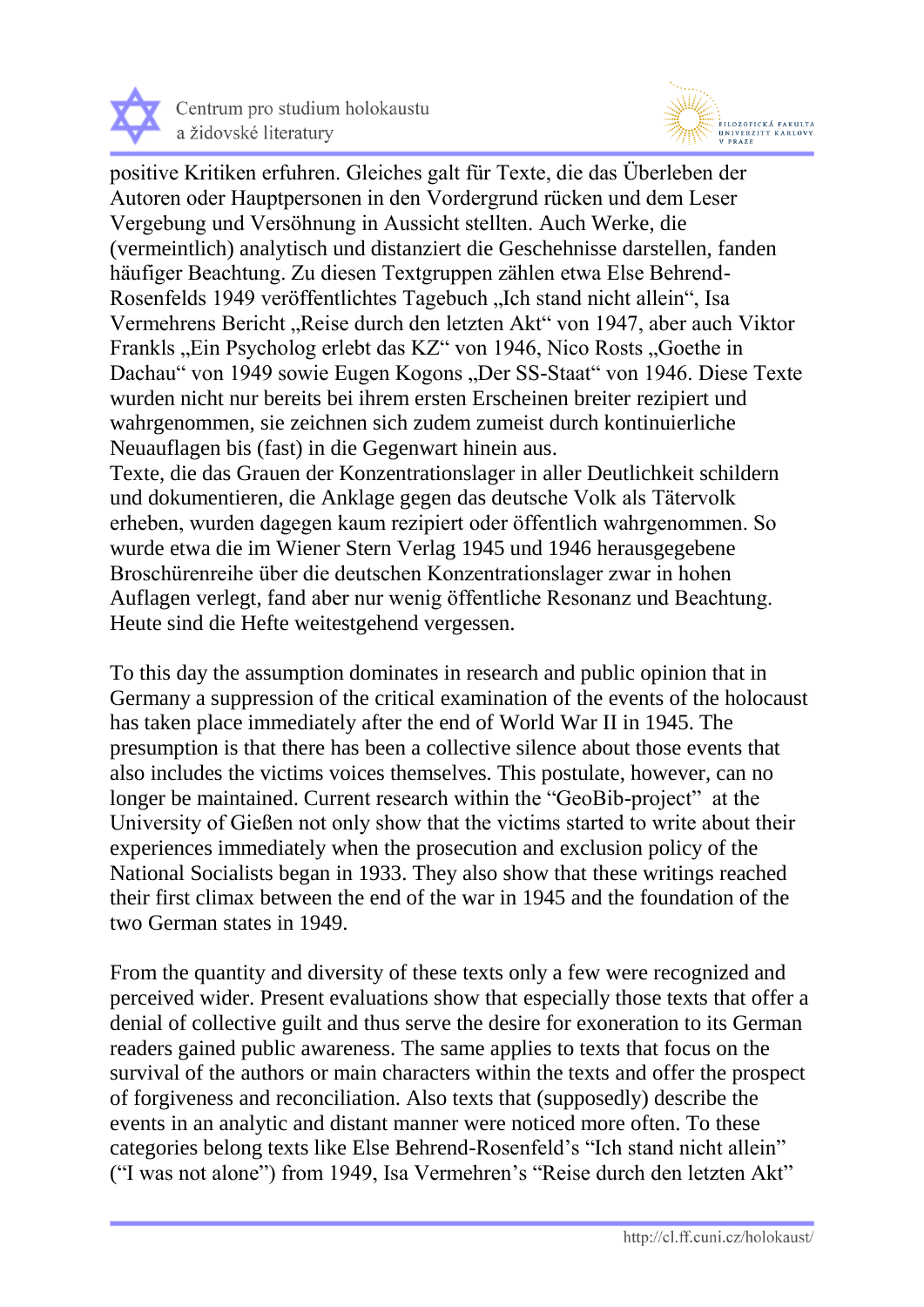



("Journey through the final act") from 1947, but also Viktor Frankl's "Ein Psycholog erlebt das Konzentrationslager" ("A psychologist experiences the concentration camp") from 1946, Nico Rost's "Goethe in Dachau" ("Goethe in Dachau") from 1949 as well as Eugen Kogon's "Der SS-Staat" ("The SS-State") from 1946. These texts were not only more widely reviewed and noticed immediately after their first publication but have also been reprinted continually to the (almost) present.

In comparison, texts that reveal and document the horror of the concentration camps in detail and that raise accusations against the German people as perpetrators were barely noticed. Thus, the series of brochures that were printed by the pub-lishing house "Stern" in Vienna between 1945 and 1946 in high circulations only received sparse attention. Today they have been almost forgotten.

## **Urszula Kowalska**

#### **Alien Scars of Topol, Alien Scars of Poles: Between Chladnou zemí and Warsztat diabła**

Polish columnist Kinga Dunin wrote in her review of Jáchym Topol's text Chladnou zemi': As it comes to war-time memories, we tend to be usually very Poland-centric. Only after few months since the first release of Polish translation of this short story, text became a bestseller on Polish market. Despite the fact, that Topol is writing about the scars, that may seem to be strange, somebody else's, not ours, non-Polish; experiences, events and places that have created these sars are common for 'the scrap of land in the middle of Europe, heavy with harms and remorse' (G. Konrád). Both: in Poland, as well as in Czech Republic, plenty of voices can be heard that criticize Topol, focusing mainly on attributing him historic manipulation and contempt towards facts. For Polish reader that traditionally is used to authenticity and some kind of fact-driven approach in the description of Holocaust, Topol's provocation and infringement of 'Holocaust's decorum' (L. Engelking), may seem particularly 'painful' and shocking. Polish attitude towards history, which is known for combining reconstruction with martyrdom, gave reasons to question the reception of the newest work by Topol. A valid question arises: will historic background allow Poles for an objective reading? Where does the delight and almost solely positive reviews come from, reviews that clearly speak of the need for provocative text that will disclose the superficial and banal nature of historic memory in the country that recently fell in love with historical reconstructions? How far is there from utopian vision of the revitalization of concentration camp in Terezin to very actual reality of commercialized and institutionalized Middle European memory? Whom aims the Topol's warning, based (according to Leszek Engelking), not on testimony,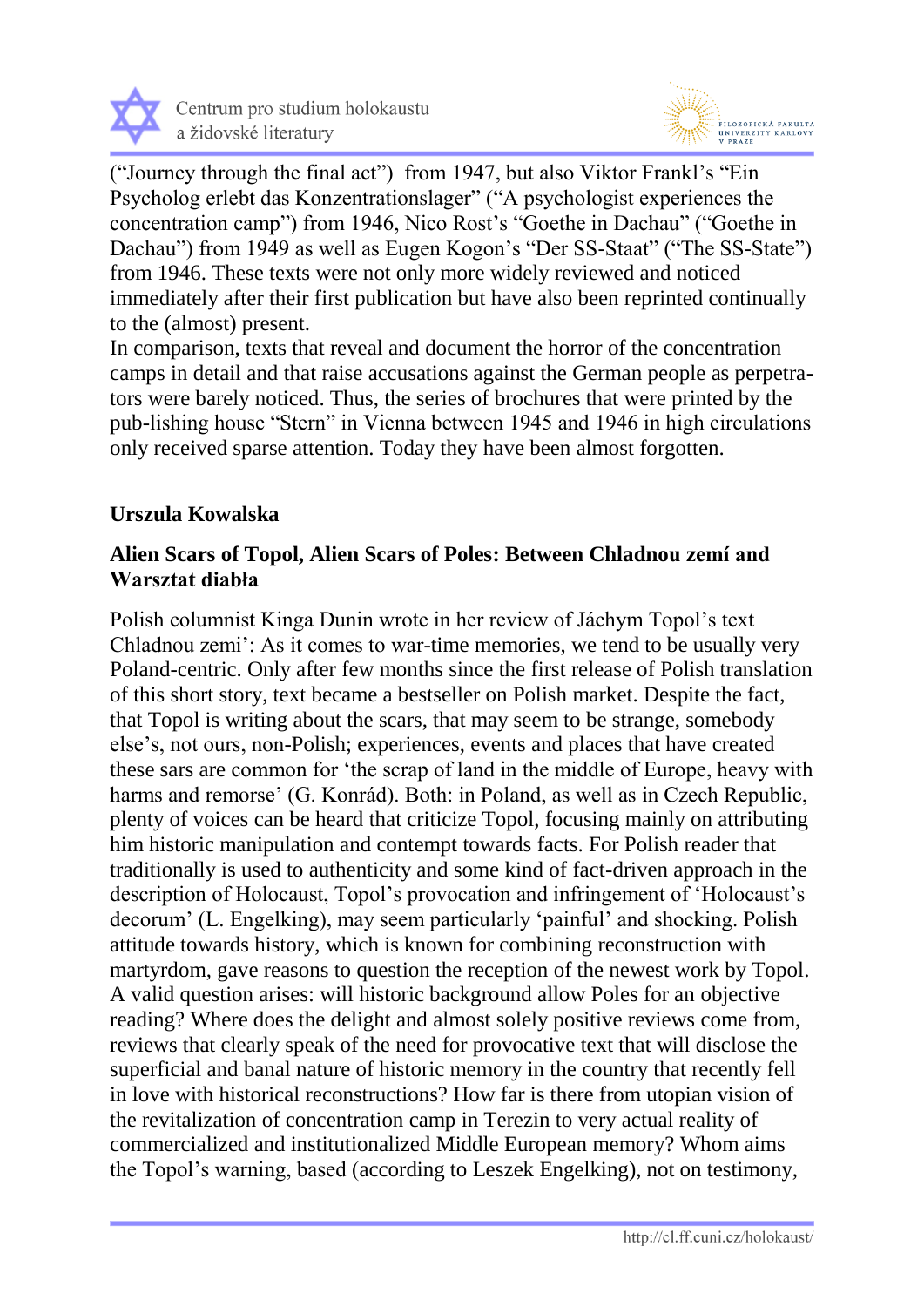



but on imagination at? Finally, if and in what way was the Polish translation adjusted to expectations, literary possibilities and cultural habits of Polish recipient and also why did Leszek Engeliking make 'Devil's workshop' a key phrase reflected in the title of Polish edition?

## **Markus Roth**

## **Gattung Holocaustliteratur? Überlegungen zum Begriff und zur Geschichte der Holocaustliteratur**

Jan-Philipp Reemtsma sprach in den neunziger Jahren von den Memoiren der Überlebenden des Holocaust als "Literaturgattung des 20. Jahrhunderts". Die Beschäftigung mit solchen Zeugnissen und anderen Werken der Holocaustliteratur boomt seit etlichen Jahren, in der Wissenschaft und weit darüber hinaus. Was allerdings unter "Holocaustliteratur" verstanden wird, ist bis heute nicht unumstritten. Dies betrifft beide Teile des Begriffs: Wie eng oder weit wird der Holocaust, das thematische Zentrum der Texte, definiert? Und was fasst man unter den Begriff der Literatur? Und schließlich: Haben wir es hier, wie Reemtsma und andere meinen, tatsächlich mit einer Gattung zu tun? Der Beitrag geht diesen Fragen nach und entwickelt nach einem kurzen Überblick über gängige unterschiedliche Definitionen Überlegungen zum Gattungsbegriff Holocaustliteratur. Anschließend skizziert er in groben Zügen die Phasen und Charakteristika in der Entwicklung der deutschsprachigen Holocaustliteratur von ihren Anfängen bis in die Gegenwart. Hieran kann sich in der Diskussion die Frage anschließen, inwiefern diese (grobe) Gattungsgeschichte für die deutschsprachigen Werke auch auf die polnischoder tschechischsprachige Literatur anwendbar ist, wo Unterschiede und Gemeinsamkeiten in der Entwicklung liegen. In the nineties Jan-Philipp Reemtsma called the memoirs of Holocaust survivors

"literary genre of the twentieth century". For several years some kind of boom in dealing with holocaust-literature can be observed. However, the definition of holocaust-literature is controversial. This concerns the whole term as well as both parts of it: How does one define the term Holocaust? And what does literature mean exactly? And nevertheless: Is holocaust-literature really some kind of a literary genre?

This contribution tries to answer these questions. After having spoken about the different definitions of holocaust-literature I would present some own reflections on this term. Afterwards I will close with an comprehensive overview of German holocaust-literature, its chronology and characteristics. This may be a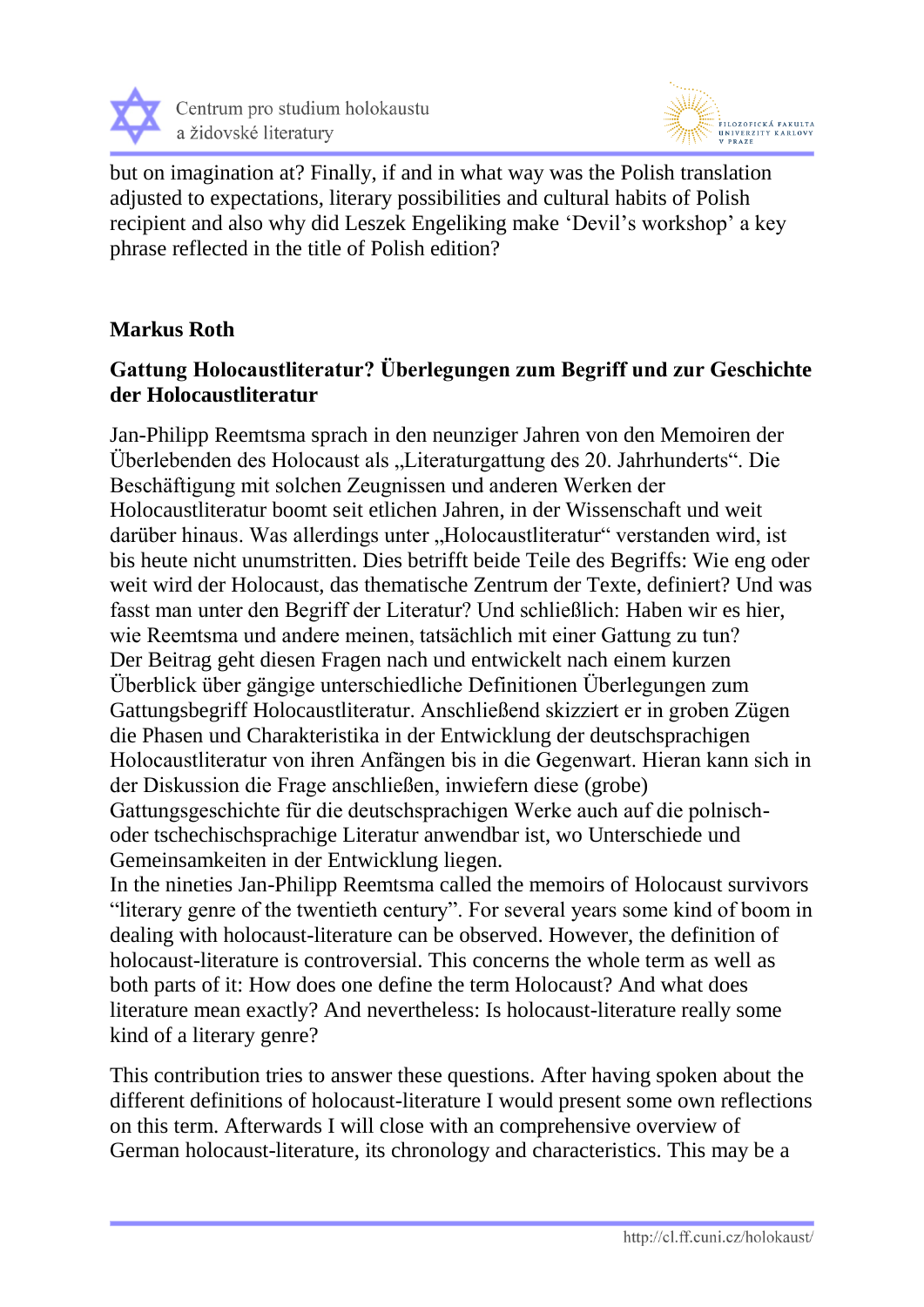



basis for further discussion about parallels and differences in Polish and Czech literature.

## **Katharina Schelte**

### **Ladislav Fuks' Cesta do zaslíbené země as a Holocaust Novella**

Ladislav Fuks' Erzählung Cesta do zaslíbené země (1967; Reise ins gelobte Land), die erstmals 1969 im Sammelband Smrt morčete (Tod eines Meerschweinchens) erschien, beschreibt die traumartige Schiffsreise einiger österreichischer Juden kurz vor Ausbruch des Zweiten Weltkriegs. In meinem Vortrag möchte ich herausarbeiten, warum dieses Werk, das auch deutliche Bezüge zum Alten Testament aufweist, zur Gattung der Holocaustliteratur gezählt werden kann.

Das Schicksal der jüdischen Bevölkerung in der Zeit des Zweiten Weltkriegs hat Fuks in vielen Werken, wie z.B. Pan Theodor Mundstock (1964; Herr Theodor Mundstock) oder Spalovač mrtvol (1967; Der Leichenverbrenner), thematisch aufgegriffen. Im vorliegenden Werk werden der Glaube und die Hoffnung zum Sinnbild menschlicher Existenz auf einer alptraumhaften Irrfahrt über die Donau. Dieser und weitere Aspekte sollen im Lichte der Zugehörigkeit von Cesta do zaslíbené země zur Gattung der Holocaustliteratur näher behandelt werden.

Ladislav Fuks´ Novella Cesta do zaslíbené země (1967), which was first published in the anthology Smrt morčete in 1969, describes an oneiric boad voyage of some Austrian Jews just before the outbreak of World War II. In my lecture on Fuks´ Novella, I would like to underline the fact that it could be read as a literary work of Holocaust literature and that it is not just admirable for its aesthetic qualities as a fictional piece of literature or that it can be read in a biblical context concerning the Old Testament.

The cruel fate of the Jewish population during World War II is here represented as well as in other literary works by Fuks, like for instance in Pan Theodor Mundstock (1964) or Spalovač mrtvol (1967). Faith and hope become a symbol of human existence on the nightmarish odyssey on the Danube in Fuks´ Novella Cesta do zaslíbené země. This and other aspects will be discussed in my lecture on Fuks´ Novella and furthermore, I would like to highlight that it fits into the category of Holocaust literature.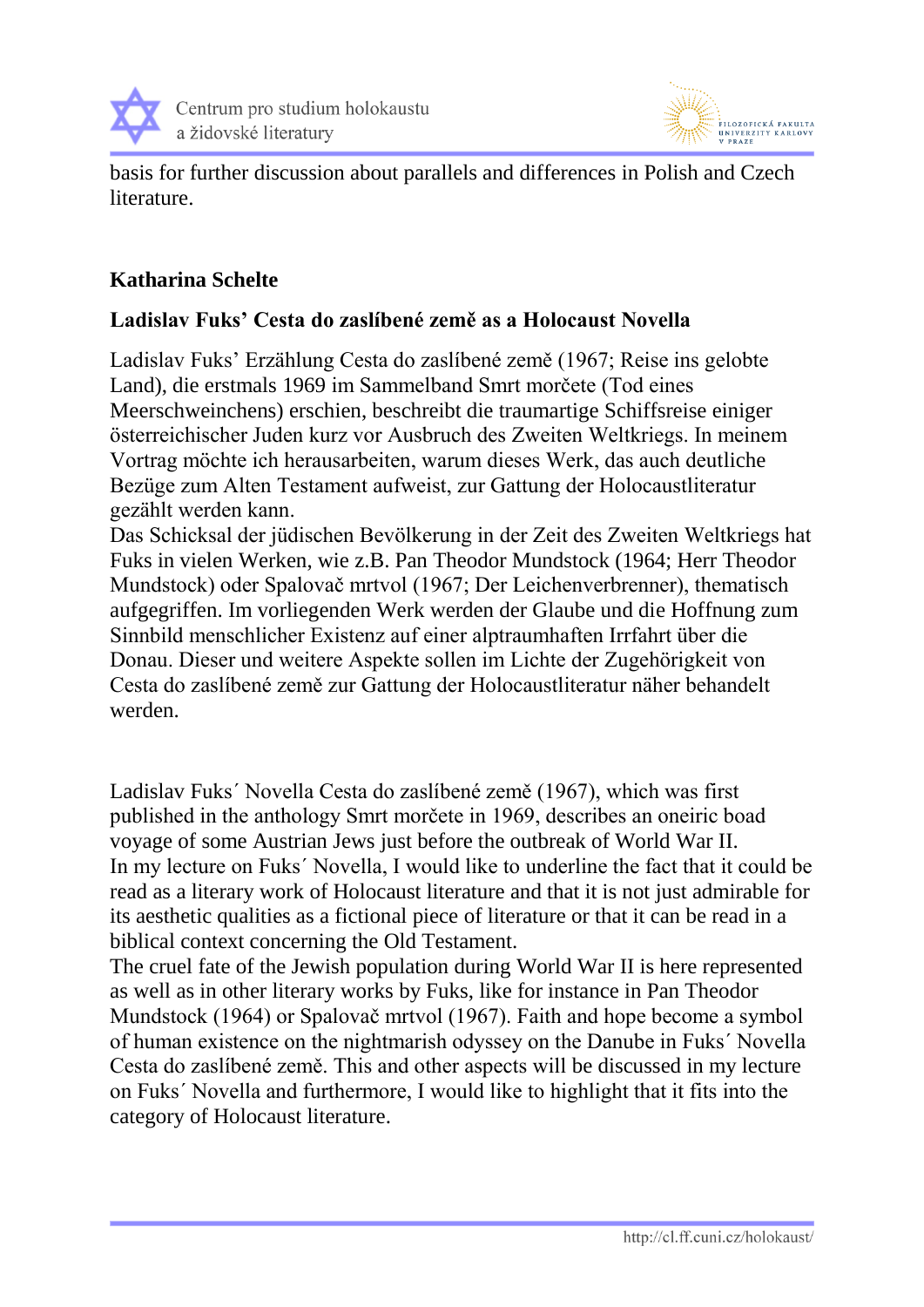



#### **Anna Maria Skibska**

#### **Between Reshimu and Messianic Actions**

Except the LORD of hosts had left unto us a very small remnant, we should have been as Sodom, and we should have been like

unto Gomorrah.

#### Isaiah 1: 9

In the recently edited collection of texts, entitled Teologia i filozofia żydowska wobec Holocaustu (Jewish Theology and Philosophy in relation to Holocaust), Emil L. Fackenheim states that one cannot conceive of theology of Holocaust, since such a conjunction simply uncovers a paradox collision of incommensurate phenomena. In order to overcome such an impediment (either theology or Holocaust), one therefore should take under consideration theology that is to protect against Holocaust, or any other realization of genocidal policy. With regard to this, I would like to refer to issues concerning the cabbalistic notion of reshimu and messianic actions, derived from Benjamin's philosophical thought that always turns out to be streaked with elements of the Jewish theology. According to Scholem, reshimu (remnant, trace, vestige, or mark) means a residue of the divine light that remains in the world of creation, that is in other words, in all fallen creatures who inhabit the imperfect realm, previously not without reason abandoned by God. Seen as a necessary foundation for the messianic actions, reshimu has nothing in common with an utopian vision of the accomplished restitution (tikkun in Luria), on the contrary it manifests itself in a strategy of tiny adjustments, minor alterations in life of human being. Thus the messianic actions, conducted towards more passable existence, might be especially mirrored in literature involved in the themes of Holocaust, since it drifts in the direction of a peculiar procedure of resistance to a wicked possibility of repetition. Due to this, I wish to present a series of the above mentioned actions in the texts of a group of the contemporary writers whose biographies meet requirements of such a theological perspective. E. Jabès, A. Lustig, P. Celan, and A. Wat undoubtedly belong to this group.

#### **Marija Sruk**

#### **Third Generation Laughter: Holocaust and Humor in Contemporary Film**

Is there a difference between humor (in the broadest sense of word) of the first, sec-ond and third generation in Holocaust films? Whereas first generation films such as Charles Chaplin's The Great Dictator (1940) or Ernst Lubitsch's To Be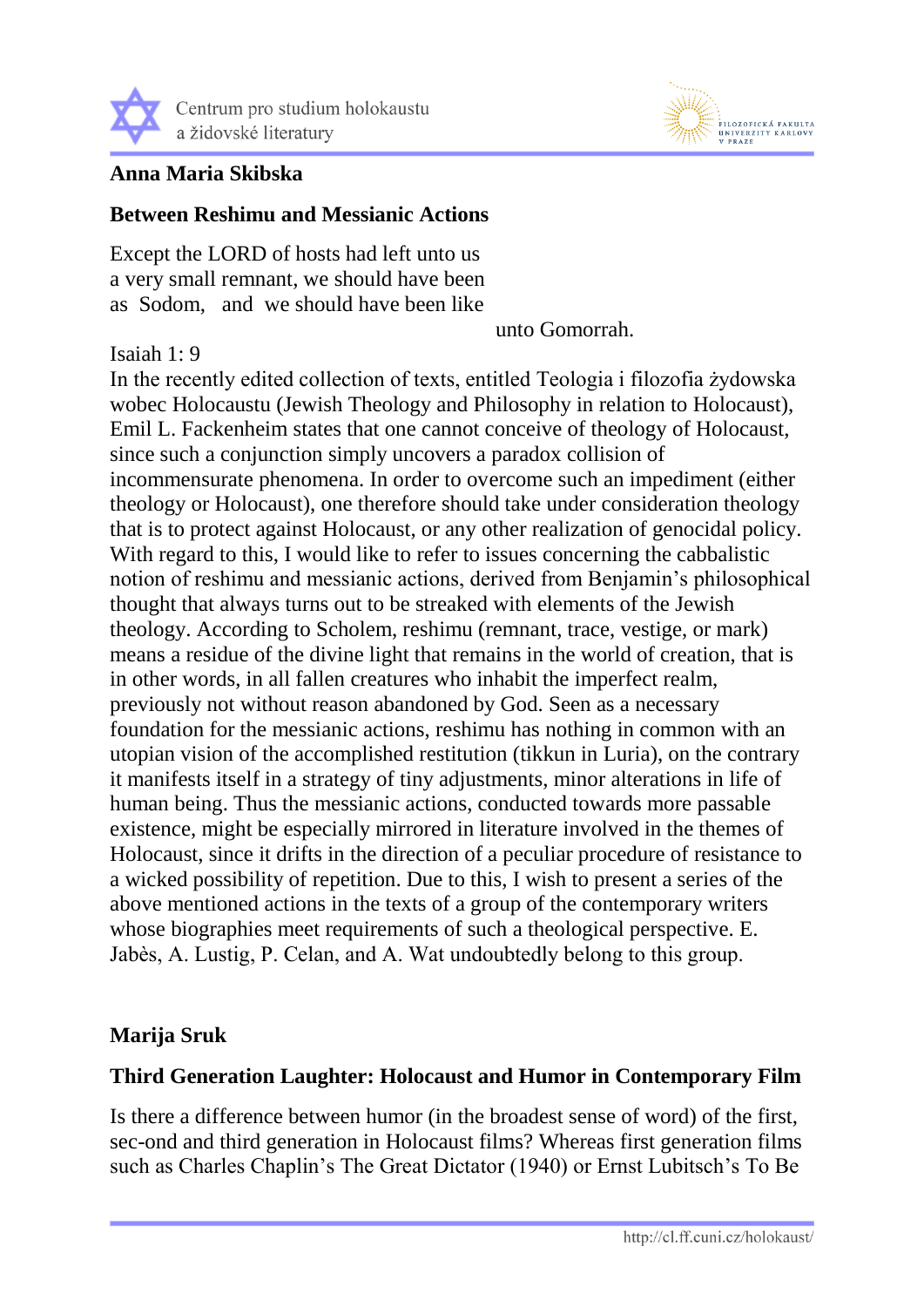



or Not To Be (1942) can be considered first-generation comedic approaches to National Socialism, the Second World War and partially also to the persecution of Jews, it is primarily films of the 1990s, such as Roberto Benigni's La vita è bella (1997) or Radu Mihaileanu's Train de vie (1998), which are representative of the second generation of Holocaust comedies. The present paper proposes to consider works such as Everything Is Illuminated (Liev Schreiber, 2005), Am Ende kommen Touristen (Robert Thalheim, 2007) or, quite recently, Hannas Reise (Julia von Heinz, 2013) to constitute a third generation of humoristic approaches to the Holocaust – or rather, to the memory of the Holocaust. In these latest films, it seems that the history and the memory of the Holocaust are not of primary interest anymore, but have become two among other issues concerning the negotiation of questions of origin, identity, nation, the past, etc. Analyzing some of the representatives of what are considered to be thirdgeneration approaches to the memory of the Holocaust, the paper will discuss the significance of the Holocaust for the respective scripts, the characteristics of Holocaust humor expressed in them, as well as questions of genre.

Gibt es einen Unterschied zwischen der Komik, im allgemeinsten Sinne, wie sie in Holocaustfilmen der ersten, zweiten und dritten Generation auftritt? Vorausgesetzt, dass Charles Chaplins The Great Dictator (1940) oder Ernst Lubitschs To Be or Not To Be (1942) als die ersten komischen Annäherungsversuche an das Thema des Nationalsozialismus, des Zweiten Weltkriegs, teilweise auch des Holocaust gelten können, und es vor allem Filme der 1990er-Jahre wie Roberto Benignis La vita è bella (1997) und Radu Mihaileanus Train de vie (1998) sind, die zu den Vertretern der zweiten Generation der Holocaust-Komödien zählen, wird in diesem Referat vorgeschlagen, Filme wie beispielsweise Everything Is Illuminated (Liev Schreiber, 2005), Am Ende kommen Touristen (Robert Thalheim, 2007) oder den ganz aktuellen Titel Hannas Reise (Julia von Heinz, 2013) als (komische) Holocaust-Darstellungen der dritten Generation zu betrachten. Das Thema Holocaust, genauer gesagt: die Holocausterinnerung und das Holocaust-Gedächtnis, stehen bei diesen Filmen der dritten Generation nicht mehr im Hauptfokus, sondern werden vielmehr als Teilaspekte einer Auseinandersetzung mit problematischen Fragen von Herkunft, Identität, Nation, Vergangenheit usw. behandelt. Durch die Analyse einiger dieser Filme wird der Vortrag die Signifikanz des Holocaust für die Filmhandlung, die spezifisch im Bezug zum Holocaust vorhandenen Komikmerkmale, sowie die Frage des Genres diskutieren.

## **Tereza Tomášová**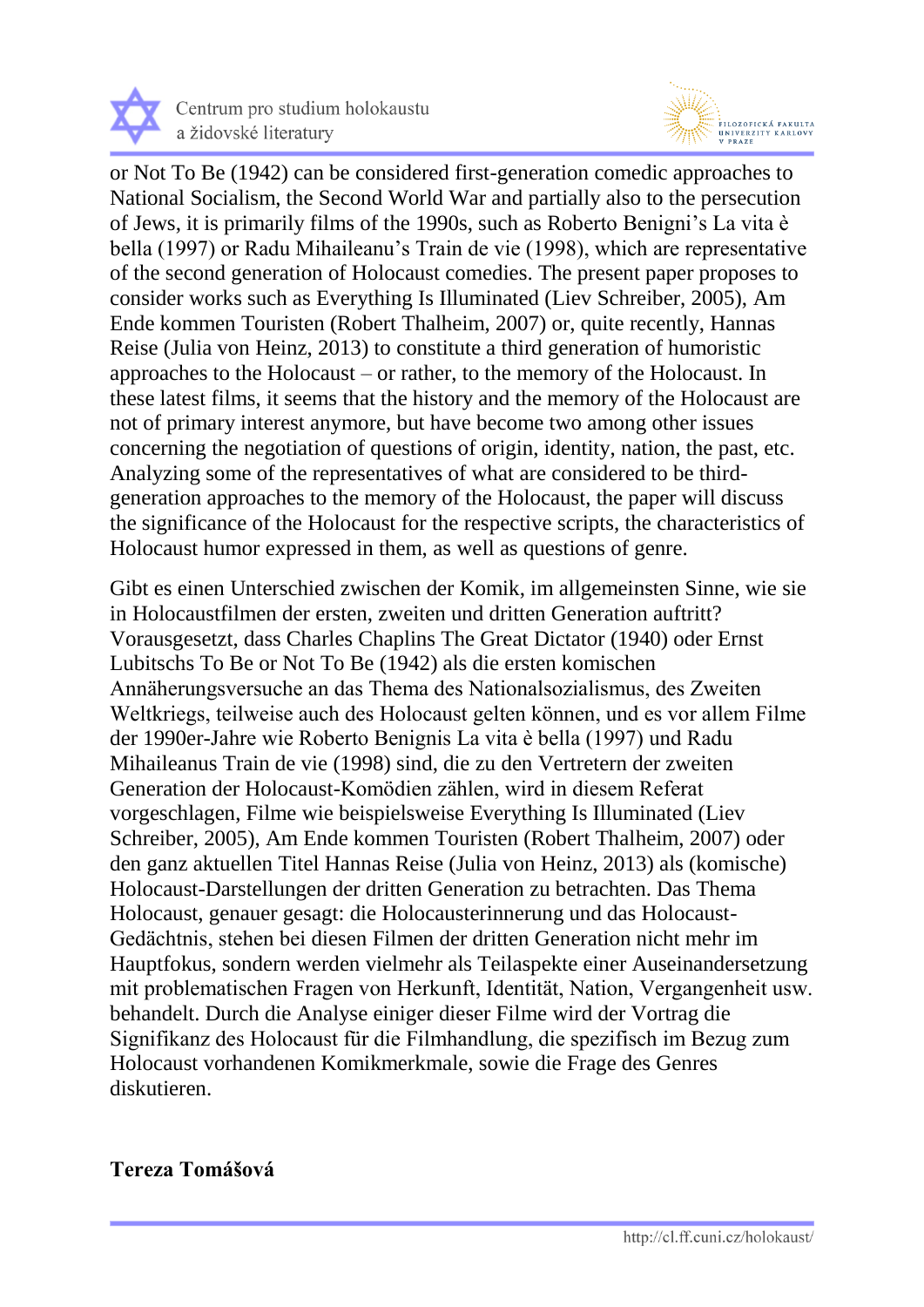



## **Holocaust als Fiktion: Wo liegen die Grenzen eines Dokuments?**

## **Fiktive Welten und Literatur des Holocaust**

Die Verbindung des Holocaust und der Fiktion stellt immer viele Fragen. Der Beitrag will sich nicht mit der historischen Wahrheit des Holocaust beschäftigen, sondern mit dem literaturwissenschaftlichen Begriff "Fiktion" und der Theorie der fiktiven Welten, wie sie der Literaturwissenschaftler und Theoretiker Lubomír Doležel geprägt hat. In dem Beitrag werden wir uns den Büchern von Rudolf Vrba (Ich kann nicht vergeben. Meine Flucht aus Auschwitz, 1964) und Richard Glazar (Die Falle mit dem grünen Zaun. Überleben in Treblinka, 1992) widmen, die den Holocaust überlebt haben und Bücher darüber schrieben. Beide Bücher werden als Dokument über den Holocaust präsentiert. Die Frage ist: was ist überhaupt ein Dokument und wir werden versuchen anhand der Theorie der fiktiven Welten zu beweisen, dass der Begriff "Dokument" nur schwer haltbar ist.

## **Šárka Vlasáková**

## **Fight against Evil in the Movies of Zbyněk Brynych: Transport from Paradise, And the Fifth Rider Is Fear, and I, Justice.**

During the 1960s director Zbyněk Brynych made three movies with the topic of the Holocaust, all three of them were made in only five years. Transport from Paradise (1962) is a collective drama narrating one day in Theresienstadt ghetto in 1944, and presenting a mosaic of stories of its inhabitants at the background of preparation of the visit of the International Commission of the Red Cross. And the Fifth Rider Is Fear (1964) is an individual drama narrating a story of a lonely elderly Jew, Armin Braun, former doctor, in 1941, who is forced by his own morality to help an injured strange Resistance fighter. Fiction individual drama I, Justice (1967) takes place shortly after the World War Two at the backdrop of Nuremberg trials and narrates a story of a doctor Heřman, who was chosen to help prolong the suffering of ill Adolf Hitler. All these films share similar motifs. And the Fifth Rider Is Fear and Transport from Paradise for example show participation of Jews on the persecution of Jewish community. All three films portray courage, fight against evil and fear, and also fight against the ghetto, both outer ghetto (Theresienstadt; sanatorium in I, Justice) and inner ghetto (Armin Braun finds out that the only way to fight fear is by act; doctor Heřman fights with his morality and professional ethics).